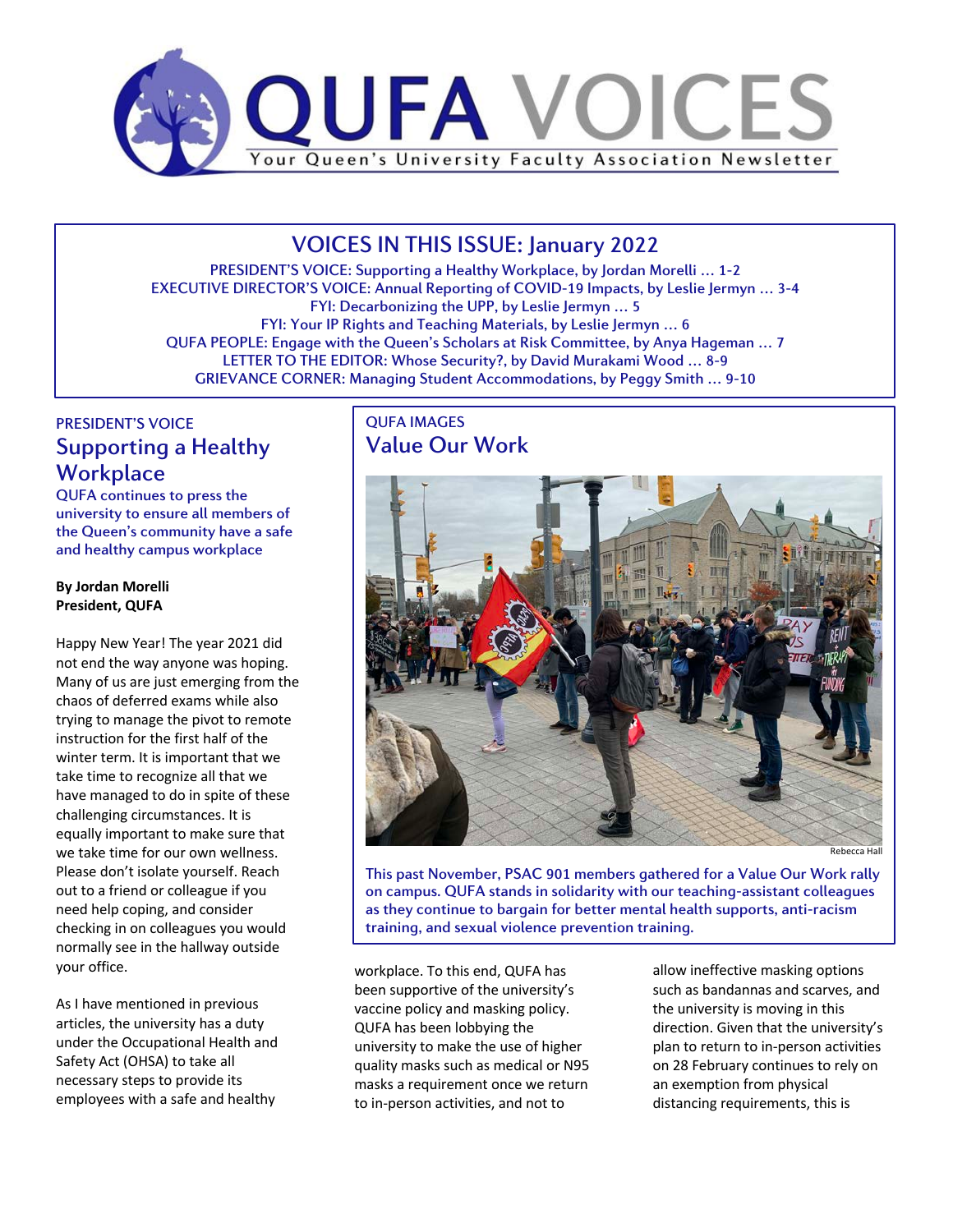## ANNOUNCEMENT Benefits Deadlines

Childcare Support Plan: The deadline to submit an application is **1 February 2022**. More information and the application form can be found on the Human Resources Web site:

**https://www.queensu.ca/human resources/totalcompensation/employeebenefits/childcare-support-plan**

Fund for Scholarly Research, Creative Work, and Professional Development (Adjuncts): The deadline to submit an application is **7 February 2022**. More information and the application form can be found on the Faculty Relations Web site:

**https://www.queensu.ca/faculty relations/queens-universityfaculty-associationqufa/professional-supportprograms/fund-scholarlyresearch-and**

Tuition Support Plan: The deadline to submit an application is **28 February 2022**. More information and the application form can be found on the Human Resources Web site:

**https://www.queensu.ca/human resources/totalcompensation/employeebenefits/tuition-support-plan**

especially important, particularly in light of the high transmissibility of the omicron variant of the COVID-19 virus. These conditions also point to adequate ventilation in our classrooms and offices as another key layer of protection against the virus.

QUFA has been working hard to get the university to take ventilation seriously. We filed a grievance in the summer and reached a mediated settlement in September in which the university agreed to measure the ventilation in classrooms, teaching labs, libraries, and shared office spaces across campus. Until recently, the university remained unwilling to commit publicly to a particular standard as to what constitutes adequate ventilation. Through continued dialogue, the university and QUFA recently agreed that a minimum ventilation standard of 5 equivalent air changes per hour (eACH) would be adopted in all classrooms and teaching labs at Queen's. This standard is based on a study from Harvard University. $1$  The university has committed to measuring the ventilation in classrooms in which its estimates indicate that the ventilation is below 5 eACH, and to taking remedial action in areas where it is found to be below this standard. This is a big step forward, and we commend the university for adopting it, and demonstrating a commitment to the health and safety of students, staff, and faculty. It remains unclear if this standard will only be in force while we remain under pandemic restrictions, or if Queen's will continue to

recognize the importance of indoor air quality and agree to abide by it in the longer term. QUFA has requested that the university implement a process by which employees may request measurements of the ventilation in their workspaces, particularly those which are shared with others. While QUFA is pleased with the progress made on the ventilation front, there remain many areas across campus where QUFA Members work that have had the ventilation neither measured nor even estimated.

QUFA's newest staff member, John Rose (many of you may know him as JR), has created a Health and Safety tab on the QUFA Web site<sup>2</sup> with important information and links on how to address any health and safety concerns you might have. Thanks JR, and welcome to the QUFA team.

If you do have questions or concerns about health and safety in the workplace, please feel free to contact me or QUFA Grievance Officer Peggy Smith (smithpe@queensu.ca).

### **Notes**

1 https://schools.forhealth.org/wpcontent/uploads/sites/19/2020/08/H arvard-Healthy-Buildings-program-How-to-assess-classroom-ventilation-08-28-2020.pdf

<sup>2</sup> https://www.qufa.ca/hs/

*Jordan Morelli can be reached at morelli@queensu.ca.*

QUFA VOICES January 2022 (Volume 17, Number 4, Issue 103)

QUFA Voices is published by the Queen's University Faculty Association (QUFA), 9 St Lawrence Avenue, Kingston, Ontario, K7L 3N6, Canada (qufa@queensu.ca). It is distributed electronically to all QUFA Members via the QUFA-NEWSLETTER-L listserv. Past issues are archived on the QUFA Web site at http://www.qufa.ca/publications/.

QUFA Voices publishes QUFA-related news and information for QUFA Members and provides QUFA Members with a forum to express their QUFA-related ideas and opinions. We want to hear from you! Please send your QUFA-related story ideas, news items, opinion pieces, letters to the editor, photographs, and other submissions to the editor.

QUFA Voices is edited by Robert G. May. He can be reached at mayr@queensu.ca.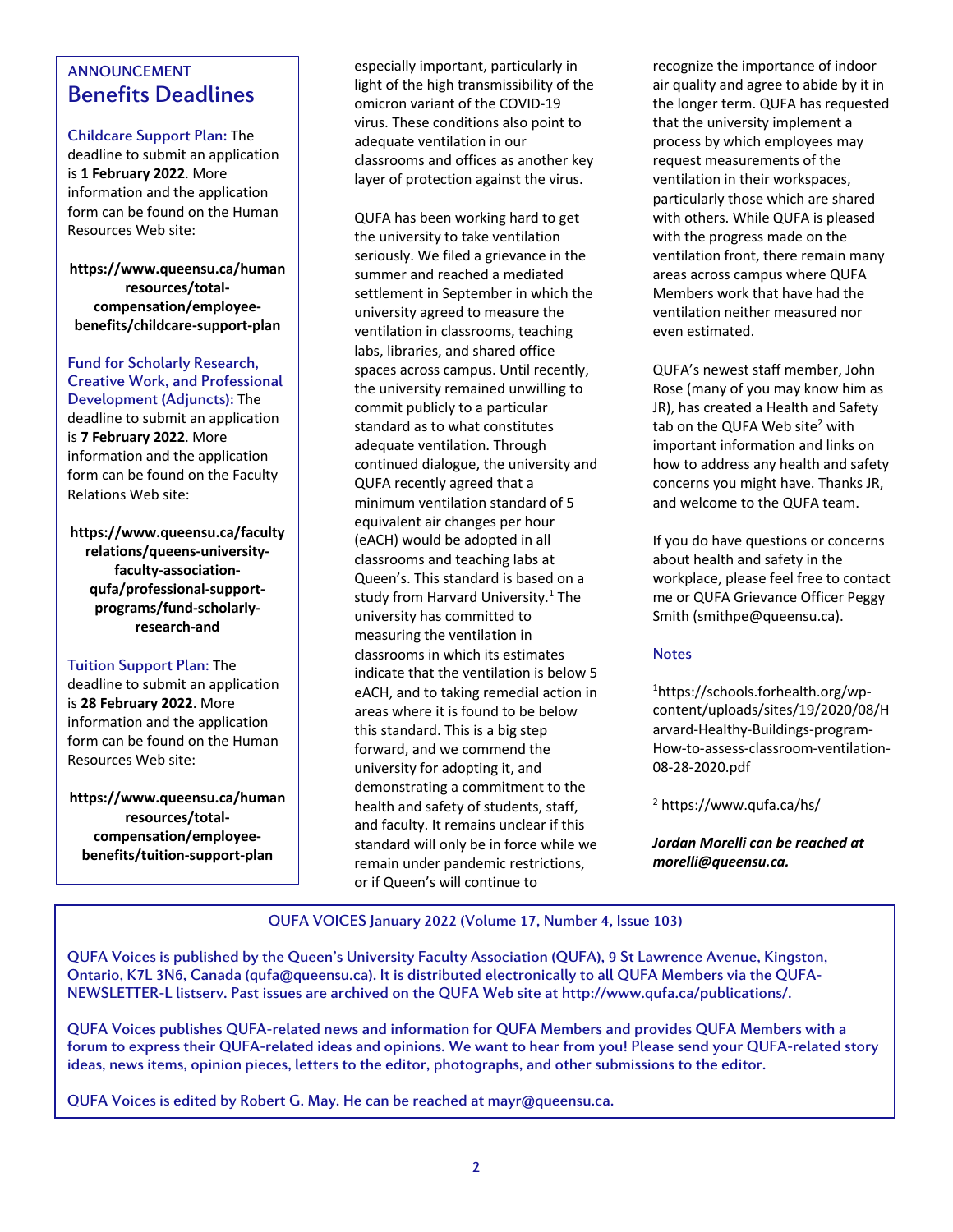# EXECUTIVE DIRECTOR'S VOICE Annual Reporting of COVID-19 Impacts

How should QUFA Members report the impacts of the pandemic on their research, teaching, service, and overall?

## **By Leslie Jermyn Executive Director, QUFA**

As you know, QUFA Members are expected to complete their annual reports for 2020 and 2021 this year. As we've also noted in previous issues of *QUFA Voices*, <sup>1</sup> Members are expected to report any and all pandemic impacts on their teaching, research, and service in order to receive consideration for any negative outcomes. In conversations with Members, it has become clear that some are unsure of how to talk about these impacts, while others are at a loss to recall all the ways the pandemic has affected them over these two years. To help with this, we are publishing a list derived from one that the University of Western Ontario Faculty Association developed for their members and generously shared with us. We have modified it to be relevant for the Queen's context.

**Important Note:** This list is not exhaustive. There may be other impacts unique to your situation that you may want to report. It is also not directive. You do not have to report on every aspect of work listed below. It is meant only to help you remember the many ways the pandemic has altered the conditions under which you engage in teaching and mentoring, scholarly and creative activity, and service.

### Research Impact

In assessing pandemic impact on your research, scholarly, and creative activity, consider whether any of the following affected you:

- Access to research facilities (e.g., research labs, studios, animal facilities, performance spaces, human participants, archives, libraries, field sites, etc.) that I run or require were significantly reduced or eliminated.
- There was irreplaceable loss of data (e.g., owing to the loss of research subjects, supplies, field seasons, travel, etc.).
- There was significantly less time available for preparing manuscripts or other scholarly work for submission.
- Other scholarly output (e.g., patents, technical reports, case studies, etc.) was negatively impacted.
- Disruptions to collaborative work led to significant delays in research.
- I had to alter my research programme or plans to address COVID-19-related restrictions substantially.
- There were delays in applying for grants, contracts, and/or other sources of funds.
- My research was significantly delayed and/or curtailed owing to interruptions in human or animal ethical training, human or animal ethical approvals, and/or other permitting agencies.
- Invited presentations at conferences, colloquia, professional meetings, performances, exhibitions, etc. were cancelled.
- Contributed or reviewed presentations at conferences, professional meetings, performances, exhibitions, etc. were cancelled.
- My sabbatical research plans were cancelled, disrupted, delayed, or altered.

## Teaching Impact

In assessing pandemic impact on your teaching and supervisory work with students, consider whether any of the following affected you:

# REMINDER Biennial Reports

This year's biennial reports are due on **1 March 2022**, a month later than usual. You will submit reports for 2020 and 2021 in this round.

Please remember to report any negative impacts to your teaching, research, or service from the pandemic emergency. Such impacts may derive from interruptions to public services, travel, mode of course delivery, family health and well-being, or other criteria.

|                                 |                        |  |                                                                                                                                                       |                                | ANNUAL REPORT OF FACULTY MEMBER TO THE DEAN                                                                                                                                                                                                                                                                                                                                                                                               |  |
|---------------------------------|------------------------|--|-------------------------------------------------------------------------------------------------------------------------------------------------------|--------------------------------|-------------------------------------------------------------------------------------------------------------------------------------------------------------------------------------------------------------------------------------------------------------------------------------------------------------------------------------------------------------------------------------------------------------------------------------------|--|
| <b>DEPARTMENT/SCHOOL:</b>       |                        |  |                                                                                                                                                       | NAME:                          |                                                                                                                                                                                                                                                                                                                                                                                                                                           |  |
| <b>RANK</b> (is year reported): |                        |  |                                                                                                                                                       | <b>YEAR UNDER REVIEW: 2021</b> |                                                                                                                                                                                                                                                                                                                                                                                                                                           |  |
| ON LEAVE: Date:                 |                        |  |                                                                                                                                                       | (Specify type:                 |                                                                                                                                                                                                                                                                                                                                                                                                                                           |  |
|                                 |                        |  |                                                                                                                                                       |                                | This has contained to Artists (N.J.) of the corresponding the Automatic Internet Councils and the Ocean's Explorate Theory<br>Association ADEFAL. This report with his treated or a private and positionized discussions for use for the Couporterior Head and his de Carolly USA or<br>Paras with that while this componential form affered for experience or evidenceline of each accident if sended, are boadlings should be detailed. |  |
| <b>TENURED:</b>                 | <b>ARTICLE 28.2.2a</b> |  | TENURE TRACK: OTHER (Specify):<br>L. TEACHING (**Note: all reporting is for Calendar Year<br><b>COURSES TAUGHT</b> (List Undergraduate Courses First) |                                | Please Note: USAT forms are used to supplement information peovided by the faculty member on<br>this form and in any teaching docuier submitted. It is unnecessary for individual faculty members<br>to submit their USAT forms since these are supplied to the Dean by the Registeur's office.                                                                                                                                           |  |
| Course                          | HalfFull Term          |  | Total Enrollment                                                                                                                                      | 75 Your<br>Instruction         | New Preparation Remarks                                                                                                                                                                                                                                                                                                                                                                                                                   |  |
| No.                             |                        |  |                                                                                                                                                       |                                |                                                                                                                                                                                                                                                                                                                                                                                                                                           |  |

- I worked significantly with the Centre for Teaching and Learning and/or ITS to adapt my courses for online delivery.
- I redeveloped courses for emergency remote teaching.
- I significantly adapted course assessments (e.g., exams, assignments, etc.).
- I significantly adapted labs, field assignments, experiential learning, clinical practica, studio teaching, etc.
- I added contact hours (e.g., additional sections with lower enrolments, multiple sections across time zones, synchronous student support sessions, etc.).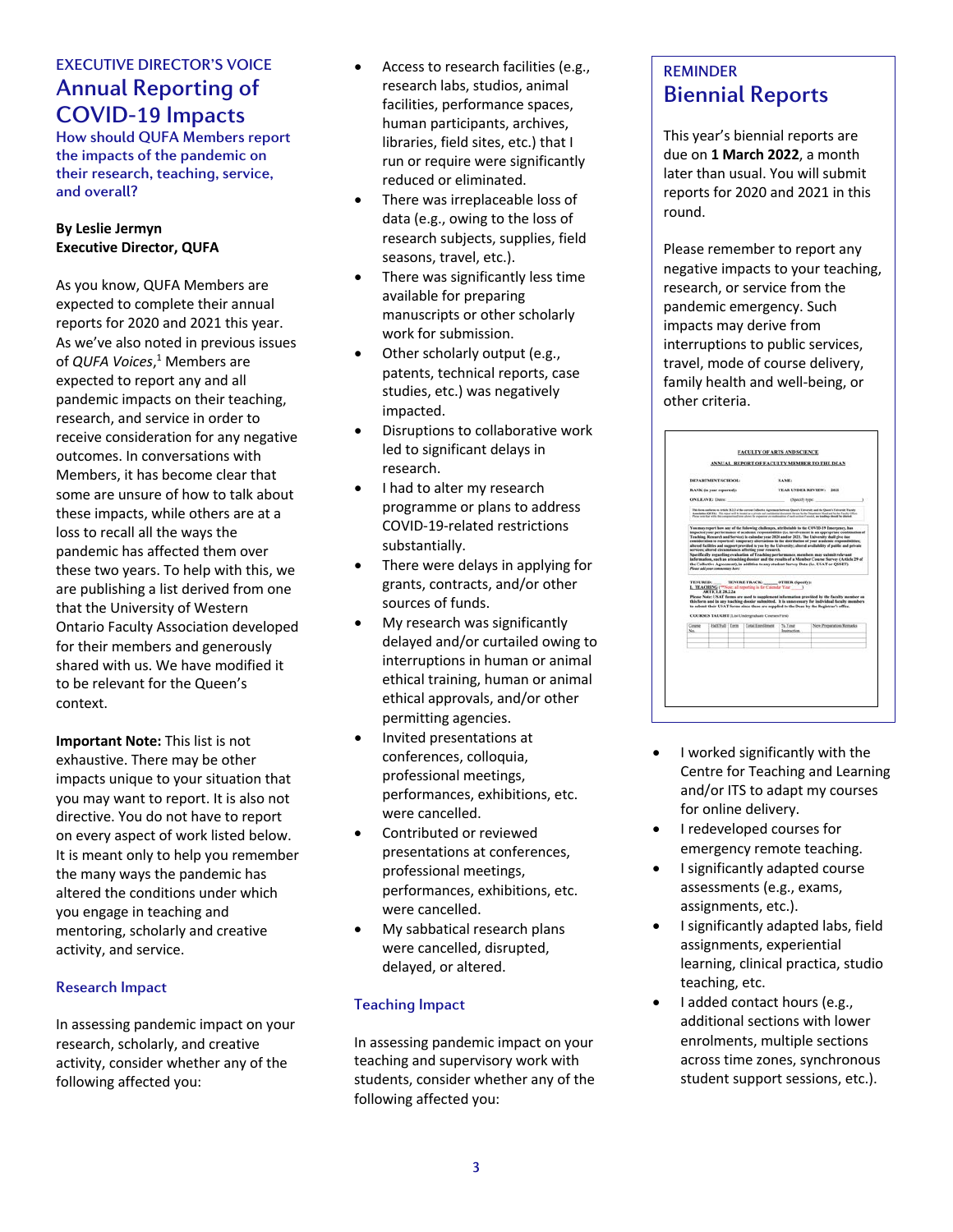# GET INVOLVED! Nominations Are Open

Get involved with your faculty association! Nominations are now open for the following vacant positions on the QUFA Executive Committee:

- Treasurer
- **Secretary**
- Chair of the Grievance Committee
- Joint Chair of the Committee to Administer the Collective Agreement
- Equity Representative
- Continuing Adjunct Representative
- Member at Large (one of two positions)
- Library and Archives Representative (appointed by QULA)

In addition, the position of QUFA Vice President is currently open. It would normally be filled in odd years for a two-year term of office leading to the Presidency. Last year, Laeeque Daneshmend agreed to step in as interim VP, but he cannot continue past this year and will not be taking up the Presidency in 2023. We are seeking a candidate who is interested to serve as VP for a year and who would then continue on as President of the Association.

Finally, we are seeking someone to take on the advisory role of Health and Safety Officer (HSO). This is normally a three-year term. Monika Holzschuh (monika.holzschuh@queensu.ca) has served two (very busy) terms as HSO— QUFA thanks her for her service!—and she would be happy to tell interested candidates more about this important position.

If you are interested in joining the Nominations Committee or standing for election, or if you know of someone who might be interested to serve in either capacity, please get in touch with Interim Vice President and Chair of the Nominations Committee Laeeque Daneshmend (laeeque.daneshmend@queensu.ca) or Executive Director Leslie Jermyn (jermynl@queensu.ca).

- I managed a hybrid classroom (combining in-person and online students) and/or shifted from face-to-face to remote delivery mid-term.
- I experienced heightened demands of TA supervision (with changes in mode of delivery, safety, consultation, etc.).
- I responded to heightened student concern and anxiety across all channels.
- I engaged in significant management of student accommodations.
- I responded to significant undergraduate anxiety related to the pandemic.
- I responded to significant graduate advisee anxiety related to the pandemic.
- I assisted graduate students in restructuring their research.
- Owing to pandemic risk and uncertainty, my capacity, availability, and/or opportunity to work with new domestic and international advisees was severely limited.

#### Service Impact

Consider impacts on the following kinds of service work. Was the work deferred, delayed, decreased, or increased as a result of the pandemic?

- Participation in the work of the university through membership on departmental, faculty, senate, university, or association committees.
- Activities in any administrative appointments held within the university.
- Activities external to the university relevant to Academic Responsibilities in the area of Service.
- Other significant activities relevant to Academic Responsibilities in the area of Service.
- For Indigenous scholars, activities related to maintaining relationships, responsibilities, and commitments to Indigenous communities, including communities of interest and/or their Nation.

### Overall Impact

Overall, was your work negatively impacted by conditions stemming from COVID-19, such as:

- Poor home-working conditions (including no separate space, distraction from household members, poor quality or lack of essential hardware and/or software and Internet access, poor ergonomics, etc.).
- Additional caregiving and/or home-schooling responsibilities.
- Illness (physical or mental) and/or heightened mental anxiety, stress, sense of loss, etc.
- Bereavement.

### **Note**

1 https://www.qufa.ca/wpcontent/uploads/2021/11/102-QUFA-Voices-Nov-2021.pdf

#### *Leslie Jermyn can be reached at jermynl@queensu.ca.*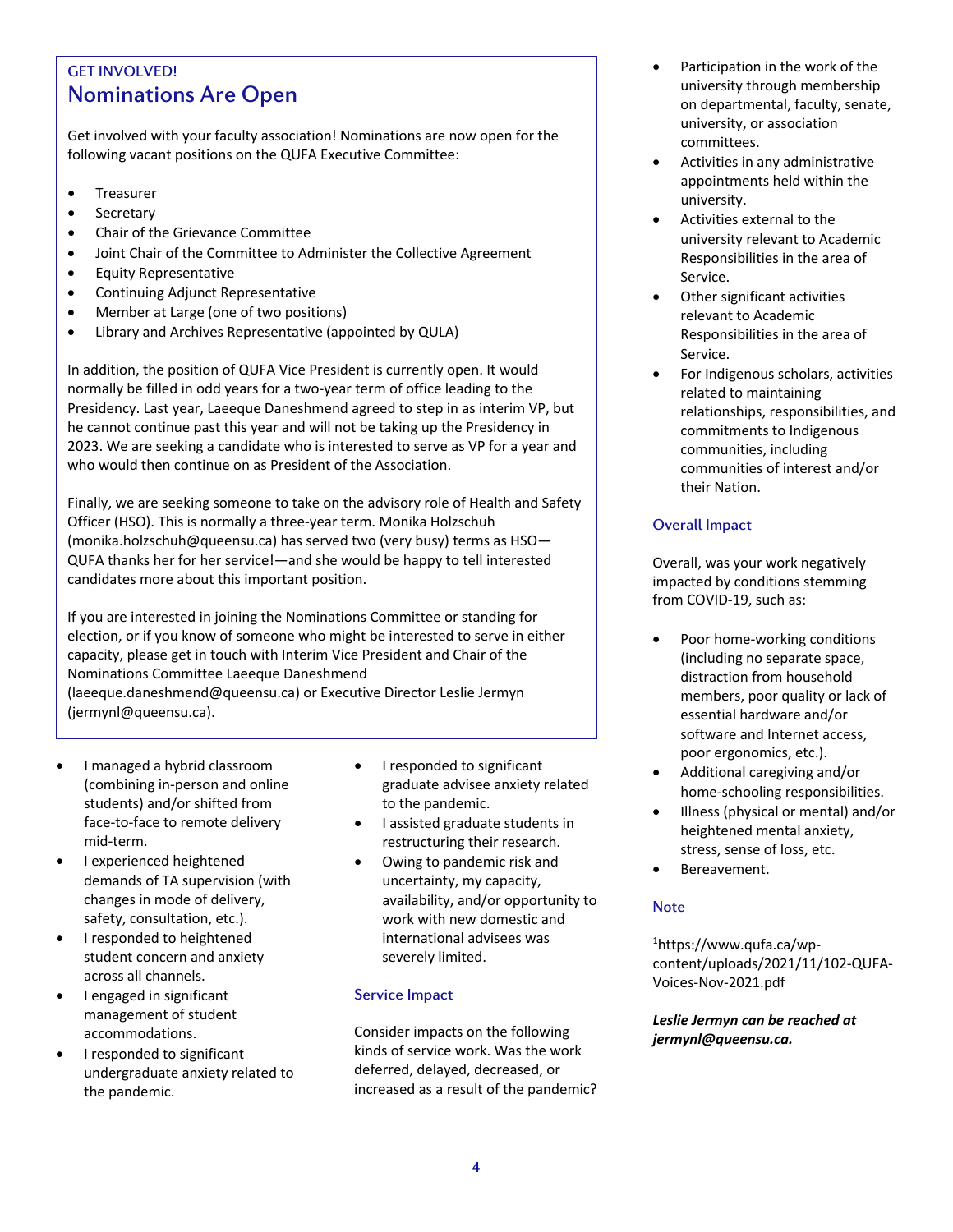# FYI **Decarbonizing** the UPP

At the QUFA Fall General Meeting, QUFA Members voted by a clear majority to decarbonize the University Pension Plan

### **By Leslie Jermyn Executive Director, QUFA**

At the QUFA Fall General meeting, the following motion was carried by a clear majority:

**Motion:** In the context of the internationally recognized climate emergency as signalled at COP-26, we move that QUFA advocate for the adoption of a comprehensive, Paris-aligned plan for a just transition, involving divestment from fossil fuels and reinvestment in green industries, to achieve decarbonization of the UPP [University Pension Plan] portfolio by 2050.

Thanks to Marcus Taylor (DEVS) and Kyla Tienhaara (ENVS) for bringing this motion forward.

We communicated this resolution to the CEO and Chair of the Board of Trustees of the UPP, Barb Zvan and Gale Rubenstein respectively, and received the following response from them via e-mail:

Thank you for sharing this important and timely motion with us. We welcome this input from QUFA and will take this motion into serious consideration as we receive and gather feedback from our broad member community on this critical issue.

Action on climate is integral to UPP's mission to deliver a stable, secure pension and to promote a just, sustainable society and economy in the service of our members' long-term interests. Since UPP's launch this past July, we



QUFA members can receive updates and invitations to attend information sessions or to participate in University Pension Plan member feedback surveys by subscribing on the main page of the UPP Ontario Web site: https://www.myupp.ca/

have worked to lay our initial responsible investment foundations, for example by developing our inaugural Responsible Investing Policy, becoming a founding participant in Climate Engagement Canada, and signing the Canadian Investor Statement on Climate Change. The latter includes a commitment to develop a climate action plan to support the global goal of achieving net-zero emissions by 2050 or sooner, which aligns with the commitment in our Responsible Investing Policy to set climate science-aligned targets to reduce our portfolio emissions profile.

We share QUFA's ambition to align UPP's investments and actions with the need to rise to the climate emergency and support a just transition to a net-zero world. Early in the new year, we will outline for members a clear roadmap and timeline for the formal adoption of UPP's climate commitments, targets, and strategies. We firmly believe that commitments and targets must be backed by clear and achievable plans, and we believe

our members deserve that level of transparency. Further, we believe that member feedback is essential to the design of these strategies. That is why, as part of our roadmap, we will engage members early in the new year on Responsible Investing through a member survey as well as forums for live feedback and discussion. We look forward to working with you to support QUFA's participation in this process.

We are grateful for QUFA's continued engagement and for helping advance this critical discussion.

You can receive updates and invitations to attend information sessions or to participate in member feedback surveys by subscribing on the main page of the UPP member Web site.<sup>1</sup>

#### Note

1 https://www.myupp.ca/

*Leslie Jermyn can be reached at jermynl@queensu.ca.*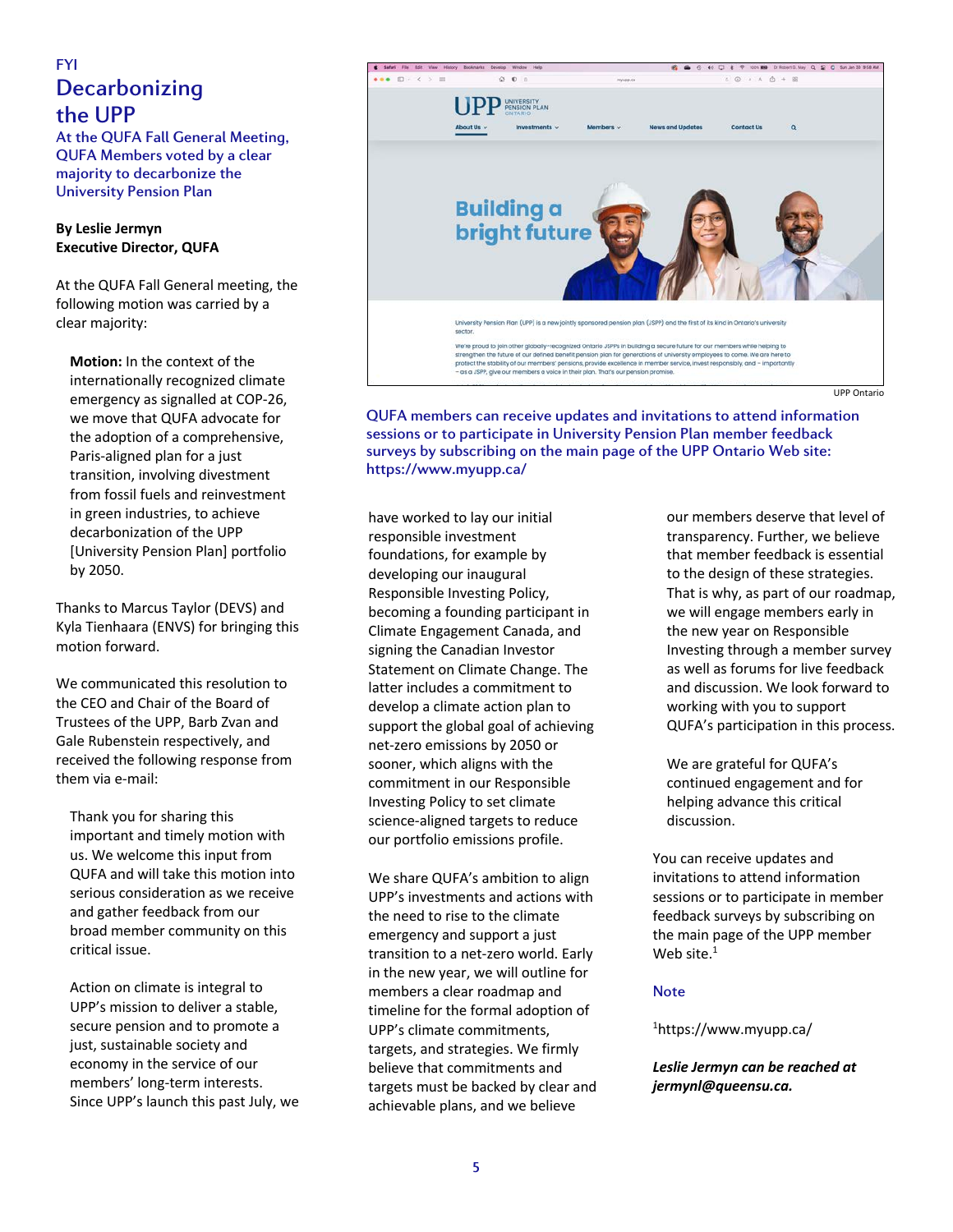# FYI Your IP Rights and Teaching Materials

QUFA Members own full copyright on the intellectual property they create, and the university must respect that copyright

## **By Leslie Jermyn Executive Director, QUFA**

QUFA Members enjoy full ownership rights over intellectual property (IP) they create in the course of their employment at Queen's or that they create using university facilities or resources (see Article 16 of the Collective Agreement (CA) for full details). This right is unusual with respect to other workplaces where employees' work product is normally owned by the employer: it is this work product that people are paid to produce for the employer's benefit in most workplaces. This article explores how this unusual right operates around intellectual property, mainly copyrights, created in the course of teaching.

*Members own the copyright on teaching materials (lectures, lab manuals, assessments, slides, videos, etc.) they create. While the Membercreators are engaged in teaching students, they permit students and others access to these materials. Most faculties instruct Members to clearly assert their copyright over syllabi and other materials they make available to students.* 

There are a couple of things to note at this point:

1. Exclusive Member ownership of course material means that Members are on the hook to defend those rights. If a third party infringes a Member's copyright, the university will not usually prosecute for copyright infringement because they are not the owners.

2. Members don't own content they incorporate from other sources (e.g., articles, books, films, etc.) or a topic (e.g., the French Revolution); they own their independently created materials, such as the lectures or assignments they create to convey this content.

When a Member who created the course is not offering it, their copyrighted materials cannot be used in course delivery without the creator's express permission. In other words, the university could not just open the course Web page to students and have another instructor step in to offer the course in the same way without the original Membercreator's permission. The university could assign the course topic to another instructor, who would be expected to bring their own syllabus, lectures, assignments, and other materials to the course.

With regard to online courses, QUFA negotiated explicit contract terms to cover the rights of course authors and revisers (see Appendix S of the CA). In other situations, Members may enter into individual contracts to convey rights over teaching materials if they choose.

One common situation in the sciences is the creation and modification over time of standardized laboratory manuals that attach to courses (usually required for introductory courses) rather than to instructors. Each generation of instructors may refine or amend the manual, and pass it on for others to use in the future. *This practice is fine as long as the creator or modifier of the manual agrees that their work can be used and modified by other instructors.* 

Where Members are asked to create something substantially new for future use by others, they should have a clear understanding of their IP rights, and they may want to negotiate separate fees for conveying



Unsplash / Lauren Mancke

QUFA Members should clearly assert their copyright over syllabi and other materials they make available to students. Members are responsible for asserting and defending their intellectual property rights against infringements of copyright.

their copyright to the university. The language developed for online course development may be helpful here.

*In all cases, the mere assignment of work (i.e., "teach course X" or "develop two new test sets for component Y") is not an implicit conveyance of Member's IP to the university. In all cases where the university is expecting to have future rights over the Member's work product, there should exist a separate agreement (i.e., not the workload assignment or the course contract) that outlines those terms. Members, especially adjuncts, should not be coerced to sign those agreements in order to be given work they have been selected for.* 

While this is one of the few areas where Members are permitted and encouraged to contract individually with Queen's such that QUFA is normally not part of these conversations, don't hesitate to reach out if you need clarification or if you feel your IP rights have not been respected.

### *Leslie Jermyn can be reached at jermynl@queensu.ca.*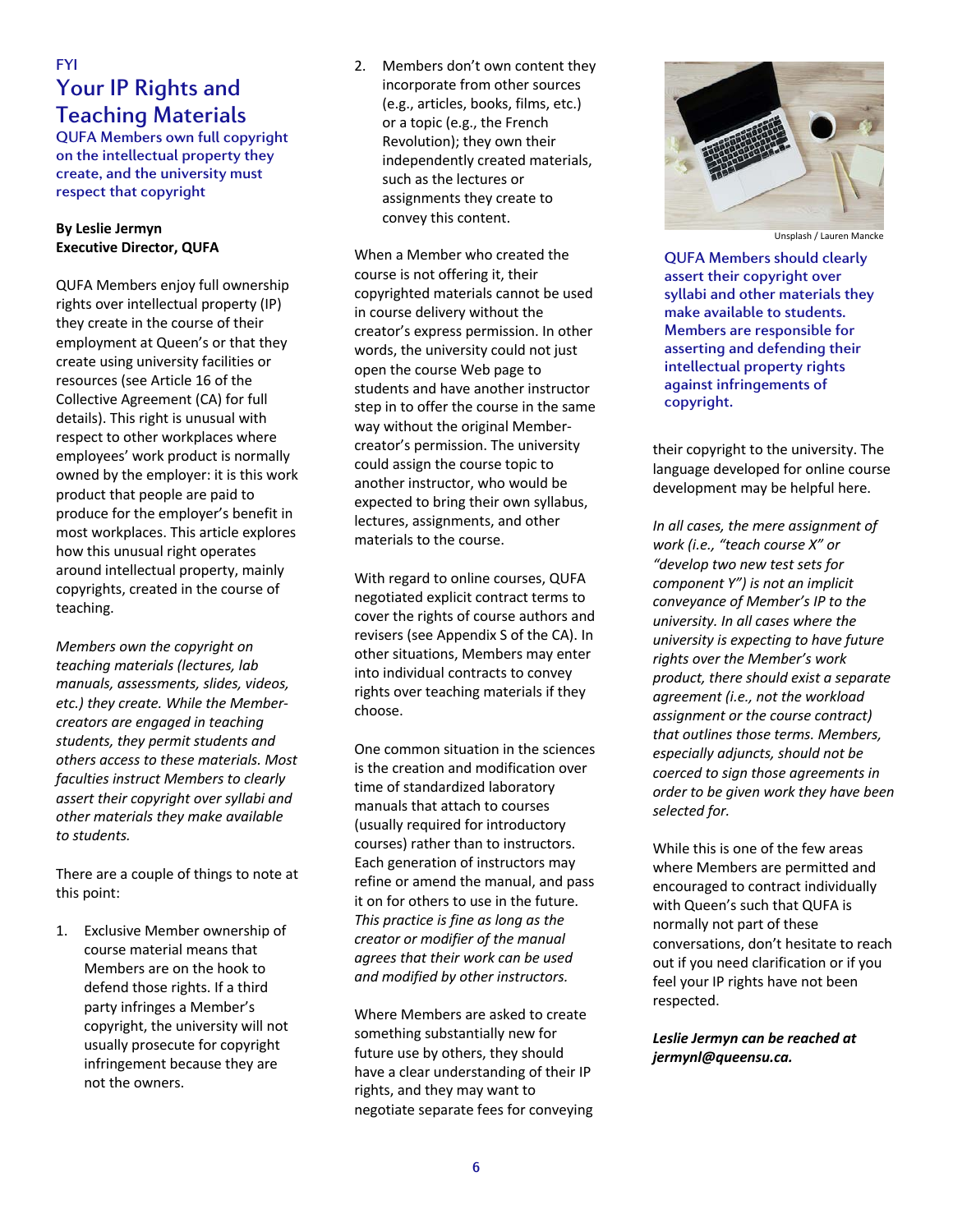# QUFA PEOPLE Engage with the Queen's Scholars at Risk Committee

The Queen's Scholars at Risk Committee advocates for academics in danger throughout the world

#### **By Anya Hageman Secretary, QUFA**

Think back to the time you were in graduate school or professional training. You shared the gruelling workload and the underlying anxiety with students from around the world. Where are they now? Are they establishing themselves in their chosen fields, breaking new ground, educating young minds? Or are some currently unable to freely share and question ideas? Are some now prisoners of conscience?

The Queen's Scholars at Risk (SAR) Committee advocates for academics in danger. Through our parent organization, the Scholars at Risk Network, we have access to a wide variety of resources, including a vetted list of academics at risk, funding opportunities, workshops, conferences, speakers, and active learning projects on academic freedom for instructors.

The Queen's SAR Committee formed two years ago and is a group of faculty and administrators supported by the Office of the Vice Provost (International). In 2020, we sponsored mixed-media artist and academic Dr Canan Altinkas, who was graciously hosted by the Department of Fine Art together with the Agnes Etherington Art Centre.<sup>1</sup> Most recently, we attempted to bring an Afghan scholar to Queen's, but while preparing his support in the Faculty of Engineering and Applied Science, the scholar in question found a position at a European university.



Hasan Jamali

Retired professor of mechanical engineering Dr Abduljalil Al-Singace, pictured here in 2009, is currently on a hunger strike from a Bahrainian prison. He is one of the many scholars at risk throughout the world for whom Queen's SAR advocates.

The learning curve is not smooth. We've had to consider anonymity, autonomy, immigration, and how to make the time spent in Canada most valuable for the scholar.

We encourage our colleagues to get involved by sharing your thoughts and ideas, providing names of scholars at risk, assisting with visits, adding academic freedom content to your lectures and assignments, joining our mailing list, or helping to build our social media presence. Engage with Queen's SAR by visiting the Office of the Vice Provost (International) Web site<sup>2</sup> or by e-mailing the Queen's SAR Committee at global@queensu.ca with the subject line "Scholars at Risk." You can also follow the Scholars at Risk Network on Facebook. 3

The Queen's SAR committee currently

consists of Susan Bartels, Susan Brodt, Eva Bruketa, Karen Burkett, Colleen Davison, Laura Esford, Anthony Goerzen, Anya Hageman, Reena Kukreja, Thashika Pillay, and Fahim Quadir.

#### **Note**

1 https://www.queensu.ca/gazette/sto ries/threatened-artist-and-academiccreates-new-life-her-family

2 https://www.queensu.ca/provost/off ice-vice-provost-international

3 https://www.facebook.com/scholars atrisk/

*Anya Hageman can be reached at hagemana@econ.queensu.ca.*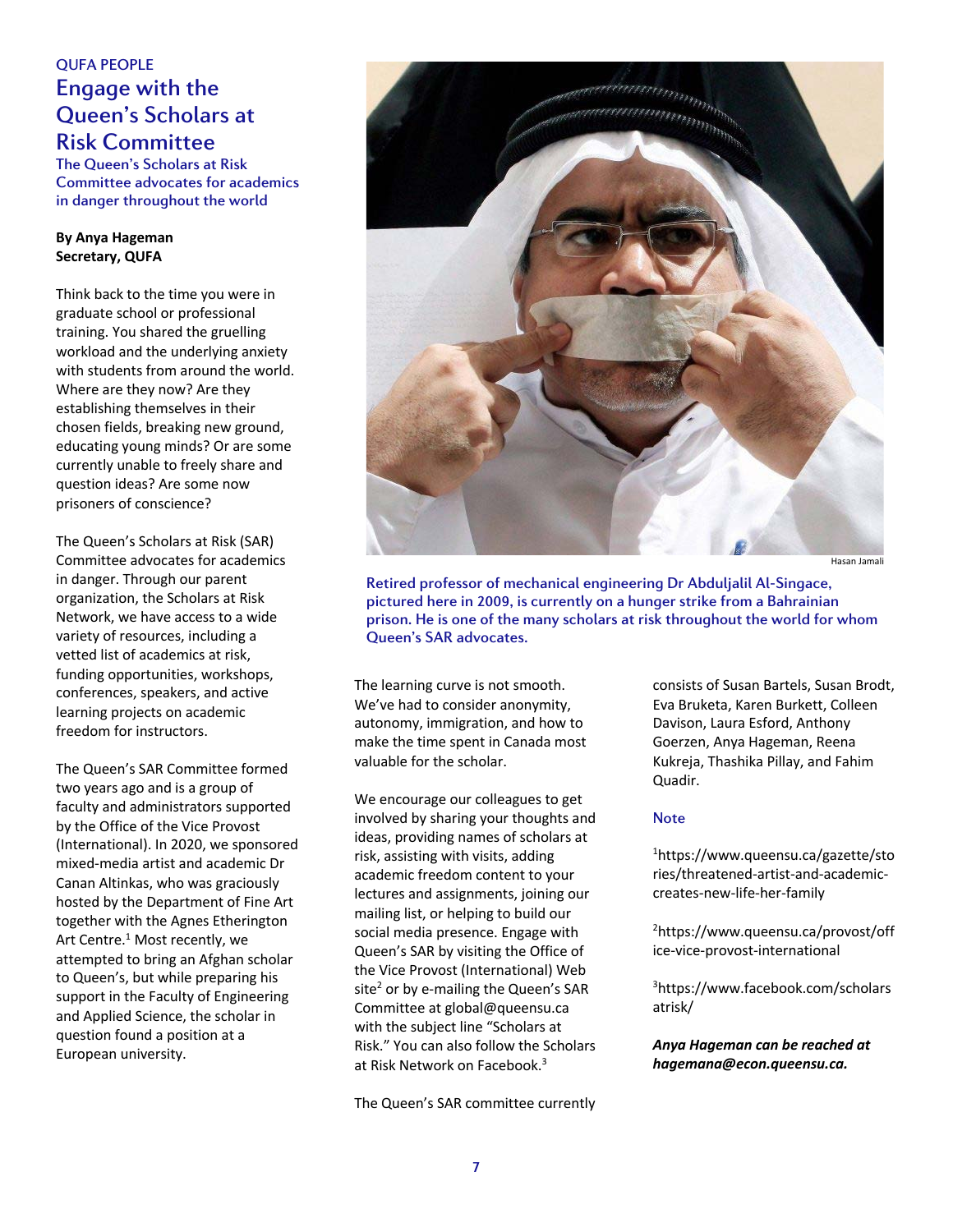## LETTER TO THE EDITOR Whose Security?

Academic Freedom and the Securitization of the Academy

#### **David Murakami Wood Associate Professor, Department of Sociology Director, Surveillance Studies Centre**

QUFA Voices *welcomes letters to the editor about anything QUFA Members read in* QUFA Voices*, or on any topic that may be of interest to QUFA Members. Please send your letter to mayr@queensu.ca. The opinions expressed in letters to the editor are those of the authors, and they may not necessarily reflect the opinions of*  QUFA Voices*, QUFA Council, or the QUFA Executive Committee.*

Academic freedom is under direct attack in many parts of the world. Canada has often seemed immune to this, but we should not be complacent. Academic freedom in Canada is under threat not from an obvious direct attack, but indirectly from a source which presents itself as "for our own good": security.

Two important examples present themselves: the first of these is the rise of the concept of "research security." This has its immediate origins in a report to the U.S. National Science Foundation (NSF) $1$  in the United States *from* the JASON group, a shadowy Cold-War-founded advisory body to the U.S. government on defence and national security. This report recommended ensuring that academic research projects were free from "foreign influence" and compatible with national security interests.

Now, Canada, as a junior "second party" in the Anglophone "Five Eyes" intelligence alliance, <sup>2</sup> has imported this idea: Public Safety Canada had this made mandatory for all educational establishments in mid-2021.<sup>3</sup> Even if we have not seen it



Queen's ITS will require so-called "Endpoint Protection" to be installed on all devices—whether university-owned or private—that access certain crucial parts of the Queen's network by 31 January 2022. Letter-to-the-Editor writer David Murakami Wood argues that this mandate creates numerous potential academic freedom and other issues.

mentioned at Queen's yet, all Canadian universities are establishing "research security" bureaucracies and appointing senior officials to oversee them.

Clearly, there are national security issues in particular tightly defined defence-technical fields. But the idea that academic research in general needs to be subjected to an additional layer of obstructive, non-academic national security scrutiny in addition to the many existing financial, methodological, and ethical checks is contrary to fundamental principles of scholarship: openness, international cooperation, the free exchange of knowledge, and the promotion of understanding.

The second example concerns the way "cybersecurity" or "network security" has become a vehicle for the increasing control of the academy by technology companies. Universities like Queen's rely on companies like Microsoft to manage increasingly large portions of their computing networks. When this began, many of us were concerned not only because

Canadian data would be stored in the U.S., but also because of inevitable pressures to change working practices because of system demands. We were assured by Queen's ITS that both fears were groundless, but it is now clear we were correct.

Canadian universities using the Microsoft Azure cloud<sup>4</sup> and Office 365<sup>5</sup> platforms are now deploying their new cybersecurity system called "Endpoint Protection,"6 which from 31 January 2022 is required to be installed on any device, whether university-owned or private, to access crucial parts of the Queen's network, including HR services and PeopleSoft. It is presented as a simple security measure but, while it does not permit "reading" of your private data, Endpoint does allow Queen's ITS to map, to analyse, and ultimately to wipe hard disk drives remotely. And although in theory we do not have to register a private computer, because access to these systems is now essential for academic teachers and researchers to do their jobs, in practice there is no way to opt out. This is further complicated by the fact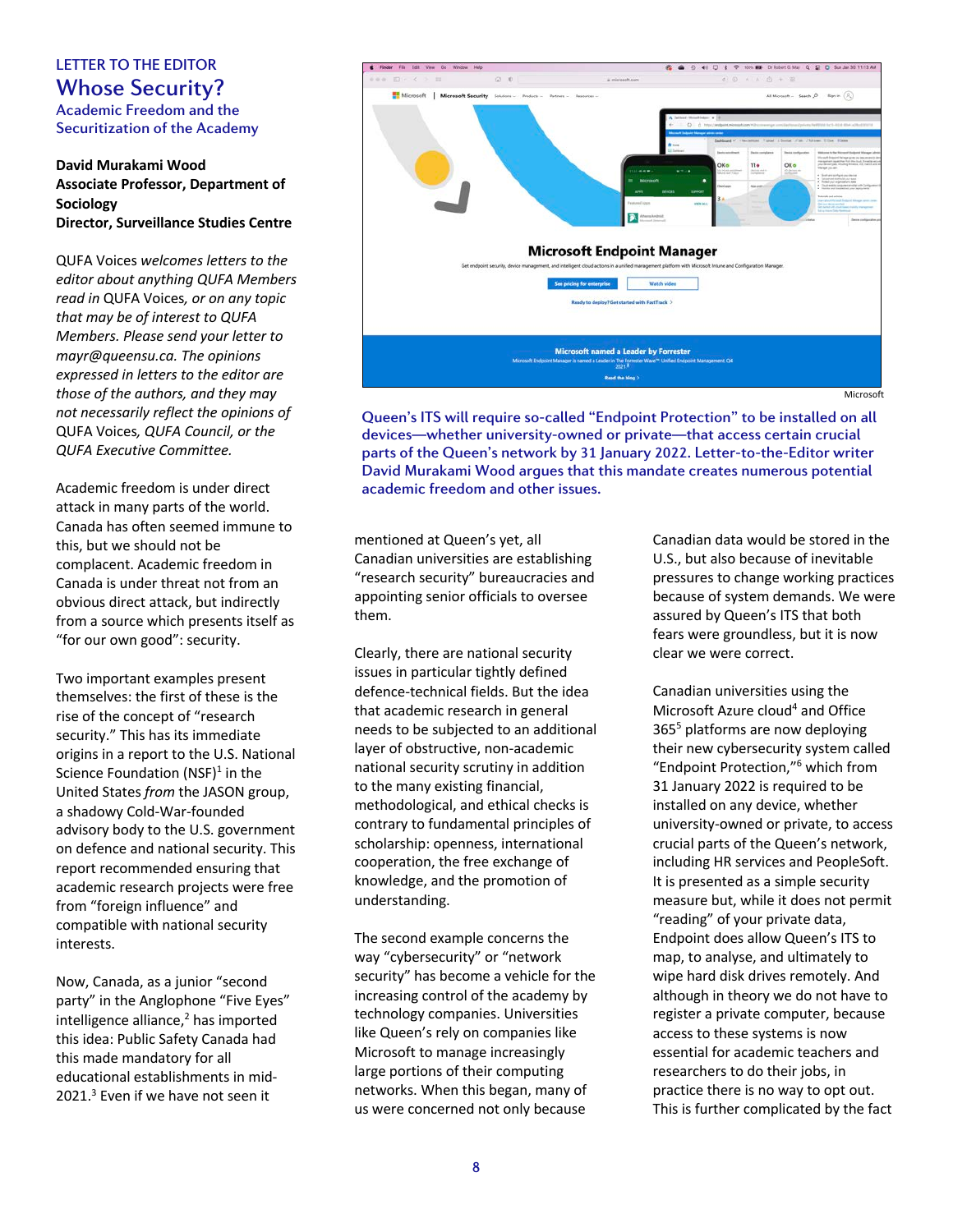that Queen's ITS is unilaterally using a "working definition" (in other words, Microsoft's American corporate definition) of what constitutes a "Queen's-Owned Device" (QOD) and a private device. But no such distinction or definition is recognized in the Collective Agreement.

The deployment of Endpoint without open discussion, as a simple and unquestionable technical security measure, fundamentally breaches the internationally recognized dataprotection norms of necessity, proportionality, and informed consent. This criticism of Endpoint is in line with the findings of an expert report for the Dutch Ministry of Justice<sup>7</sup> on another Microsoft cloud management system, Intune,<sup>8</sup> which works in broadly the same way as Endpoint. What's more, use of cybersecurity systems like Intune or Endpoint threaten to reduce the freedom, and indeed the security, of academics, who can never be entirely sure that their sensitive or research data won't be destroyed by the mistaken or deliberate action of a university technician or by Microsoft itself. If there is an iron law of surveillance systems, it is that they are abused at every level, from CCTV control rooms<sup>9</sup> to the operations centres of the top intelligence agencies.10 This system might be presented as a security measure for universities, *but it is a security threat to scholars*.

Both "research security" and this version of "network security" are the imposition of American ideas, in this case corporate rules about "acceptable use" and device management, onto Canadian institutions. Whether or not one thinks of either of these particular plans as significant in themselves, it is the trend they represent that is so important. Here we see a reversal of the normative basis of Canadian society, that human rights should be fundamental and that other priorities should support them. Instead,

"security" is assumed to be fundamental, and academic freedoms and human rights must fit in or be lost. That is quite simply wrong. We need to challenge both concepts when they are presented in de facto ways, to ask that non-intrusive ways of necessary security goals are prioritized, and to question "requirements" from any level of government from the university management to national levels that diminish our privacy and freedom in the name of security.

#### **Notes**

1 https://www.nsf.gov/news/news\_su mm.jsp?cntn\_id=299700

2 https://ukdefencejournal.org.uk/thefive-eyes-the-intelligence-alliance-ofthe-anglosphere/

3 https://christopherparsons.com/canadian-nationalsecurity-assessment-rules-endangerscholarly-research/

4 https://azure.microsoft.com/en-ca/

5 https://www.microsoft.com/en-CA/Microsoft-365

6 https://www.microsoft.com/enca/security/business/microsoftendpoint-manager

7 https://t.co/fLpX7UIMDS (.pdf)

8 https://partner.microsoft.com/enus/solutions/microsoft-intune

9 https://doi.org/10.2747/0272- 3638.23.3.257

10https://www.wired.com/2013/09/n sa-stalking/

*David Murakami Wood can be reached at dmw@queensu.ca.*

# GRIEVANCE CORNER Managing Student Accommodations

What do QUFA Members need to know about managing student accommodations?

**Peggy Smith Grievance Officer, QUFA**

#### Background: The Ontario Human Rights Code

The Ontario Human Rights Code (OHRC) requires accommodation of both physical and mental disabilities, regardless of whether the disability is permanent, temporary, or episodic. The legal responsibility to accommodate is placed squarely on the university and limits the assessment of undue hardship to three factors: costs, health, and safety and sources of outside funding.

The Human Rights Commission has published some guidance on how to achieve a barrier-free education for students with disabilities in the postsecondary education sector.1 Although Commission policies are not law, the OHRC encourages advocates to rely upon the policies in legal proceedings, and therefore are a good indication of how your rights will be interpreted and applied.

The Commission takes the position that, in addressing undue hardship, the costs of accommodation must be evaluated based on the budget of the organization, and not the budget created for the office from which the request for accommodation arises. The policy clearly states:

the ultimate standard for cost is whether there are quantifiable costs related to accommodation that are so substantial that they would alter the essential nature of the entire enterprise, or so significant that they would substantially affect its viability.